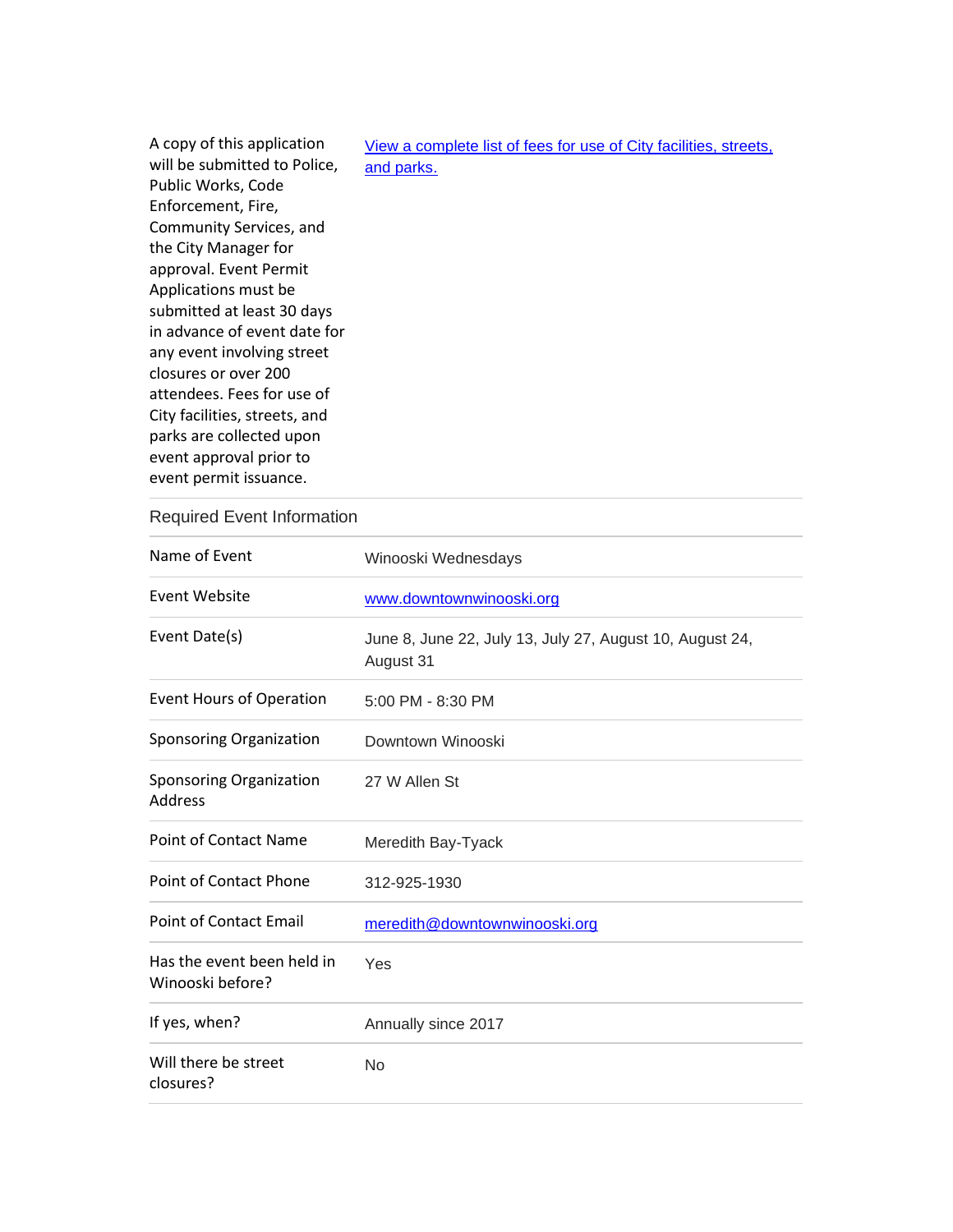| <b>Estimated Total Attendance</b>                                                                                                                                                                                                                                 | 500+/week                                                                                                                                                                                                                                                                           |
|-------------------------------------------------------------------------------------------------------------------------------------------------------------------------------------------------------------------------------------------------------------------|-------------------------------------------------------------------------------------------------------------------------------------------------------------------------------------------------------------------------------------------------------------------------------------|
| Please give a brief<br>description of your event<br>and its location                                                                                                                                                                                              | Winooski Wednesdays is a rain or shine event that is free and<br>all ages. It features a local opening performer and a headlining<br>band on the hardscape in front of the rock wall, as well as ~10<br>vendors and booths. Fluid Bar Service/Monkey House also<br>hosts a 21+ bar. |
| <b>Insurance Requirements</b>                                                                                                                                                                                                                                     | No certificate attached - event sponsor will review requirements<br>with City staff.                                                                                                                                                                                                |
| Attach certificate of<br>insurance here.                                                                                                                                                                                                                          | Field not completed.                                                                                                                                                                                                                                                                |
| If you plan to sell/consume<br>alcohol at your event,<br>applicants requesting a<br>special event permit or<br>catering permit must<br>submit the application no<br>less than ten (10) days prior<br>to the event and receive<br>approval from the City<br>Clerk. | <b>Festival Liquor Permit</b>                                                                                                                                                                                                                                                       |
| Will there be alcohol<br>sales/use?                                                                                                                                                                                                                               | Yes                                                                                                                                                                                                                                                                                 |
| Vermont Department of<br><b>Liquor Control Application</b><br>for Festival Permit                                                                                                                                                                                 | Field not completed.                                                                                                                                                                                                                                                                |
| Will there be<br>food/beverage vendors?                                                                                                                                                                                                                           | Yes                                                                                                                                                                                                                                                                                 |
| Requirement                                                                                                                                                                                                                                                       | Agree to Requirement                                                                                                                                                                                                                                                                |
| Will there be tents and/or<br>canopies?                                                                                                                                                                                                                           | Yes                                                                                                                                                                                                                                                                                 |
| Tents over 1,200 square<br>feet require a permit from<br>the Vermont Department of<br>Public Safety Division of Fire<br>Safety. Permits must be<br>filed with the State at least                                                                                  | N/A - no tents of that size will be used                                                                                                                                                                                                                                            |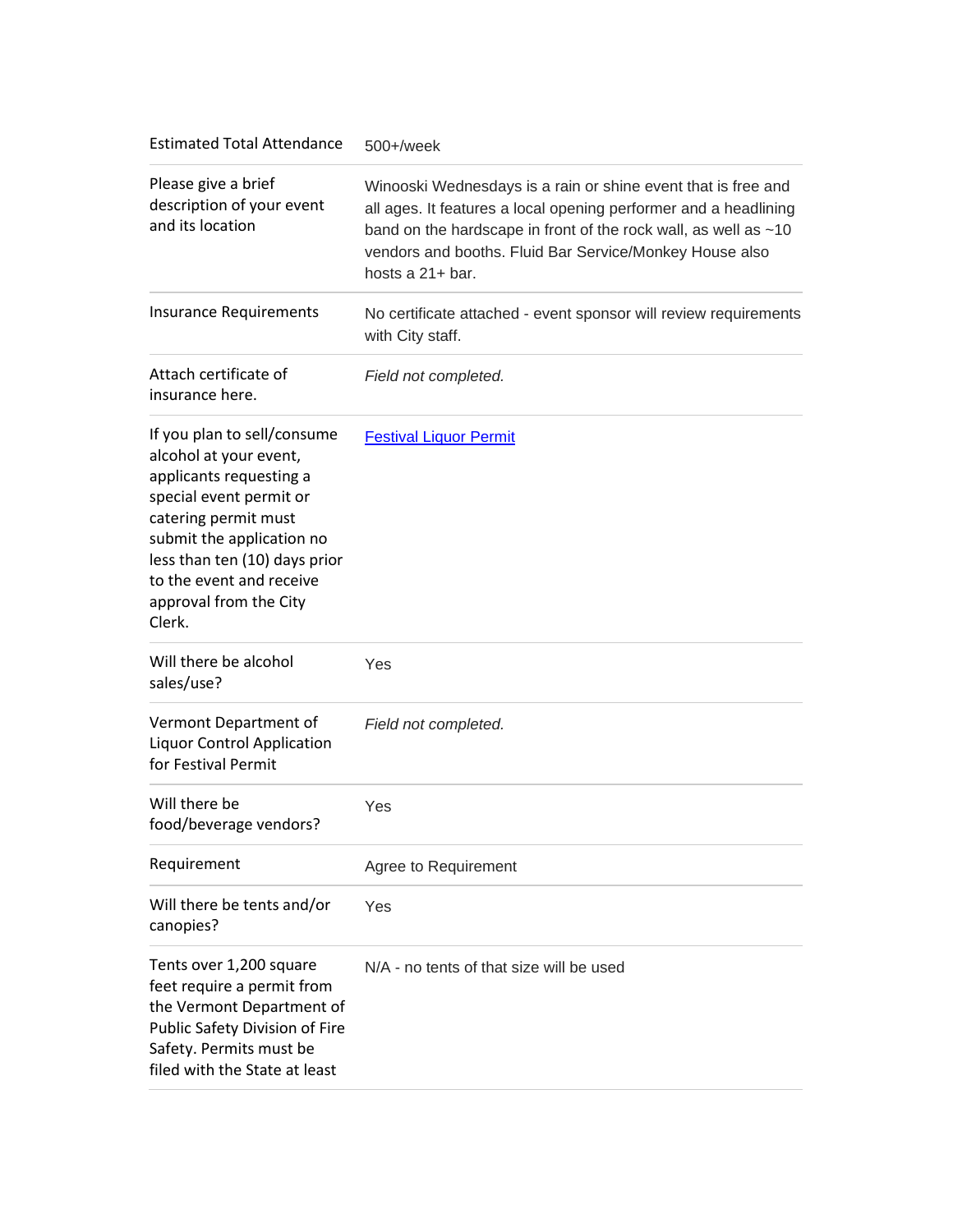thirty (30) days in advance of the event. The City may issue additional safety requirements or conditions pursuant to review of the site plan.

| If the event is held in a City<br>park, please verify that the<br>park facility is available<br>through our parks and<br>facilities portal before<br>applying for an event<br>permit. Fees for each park<br>or facility are due upon<br>approval of the event prior<br>to issuance of an event<br>permit. | Click here to view our facilities and availability.                                                                                                                                                                                                                                              |
|-----------------------------------------------------------------------------------------------------------------------------------------------------------------------------------------------------------------------------------------------------------------------------------------------------------|--------------------------------------------------------------------------------------------------------------------------------------------------------------------------------------------------------------------------------------------------------------------------------------------------|
| Will the event use a City<br>park?                                                                                                                                                                                                                                                                        | Yes                                                                                                                                                                                                                                                                                              |
| If yes, which park?                                                                                                                                                                                                                                                                                       | <b>Rotary Park</b>                                                                                                                                                                                                                                                                               |
| Will your event occur at<br>Rotary Park with 200 or<br>more attendees?                                                                                                                                                                                                                                    | Yes                                                                                                                                                                                                                                                                                              |
| Describe your plan for<br>providing crossing guards<br>for an event at Rotary Park<br>with 200 people or more.                                                                                                                                                                                            | Downtown Winooski board/committee members, staff and<br>volunteers will be at Rotary Park the entirety of the event to<br>provide support to vendors/performers and attendees. We will<br>have crossing guards throughout the event to help attendees<br>cross at the top and bottom crosswalks. |
| Will your event require<br>power supply usage?                                                                                                                                                                                                                                                            | Yes                                                                                                                                                                                                                                                                                              |
| Will there be a stage at your<br>event?                                                                                                                                                                                                                                                                   | No                                                                                                                                                                                                                                                                                               |
| Stage vendor name                                                                                                                                                                                                                                                                                         | Field not completed.                                                                                                                                                                                                                                                                             |
| Will your event include<br>amplified sound?                                                                                                                                                                                                                                                               | Yes                                                                                                                                                                                                                                                                                              |